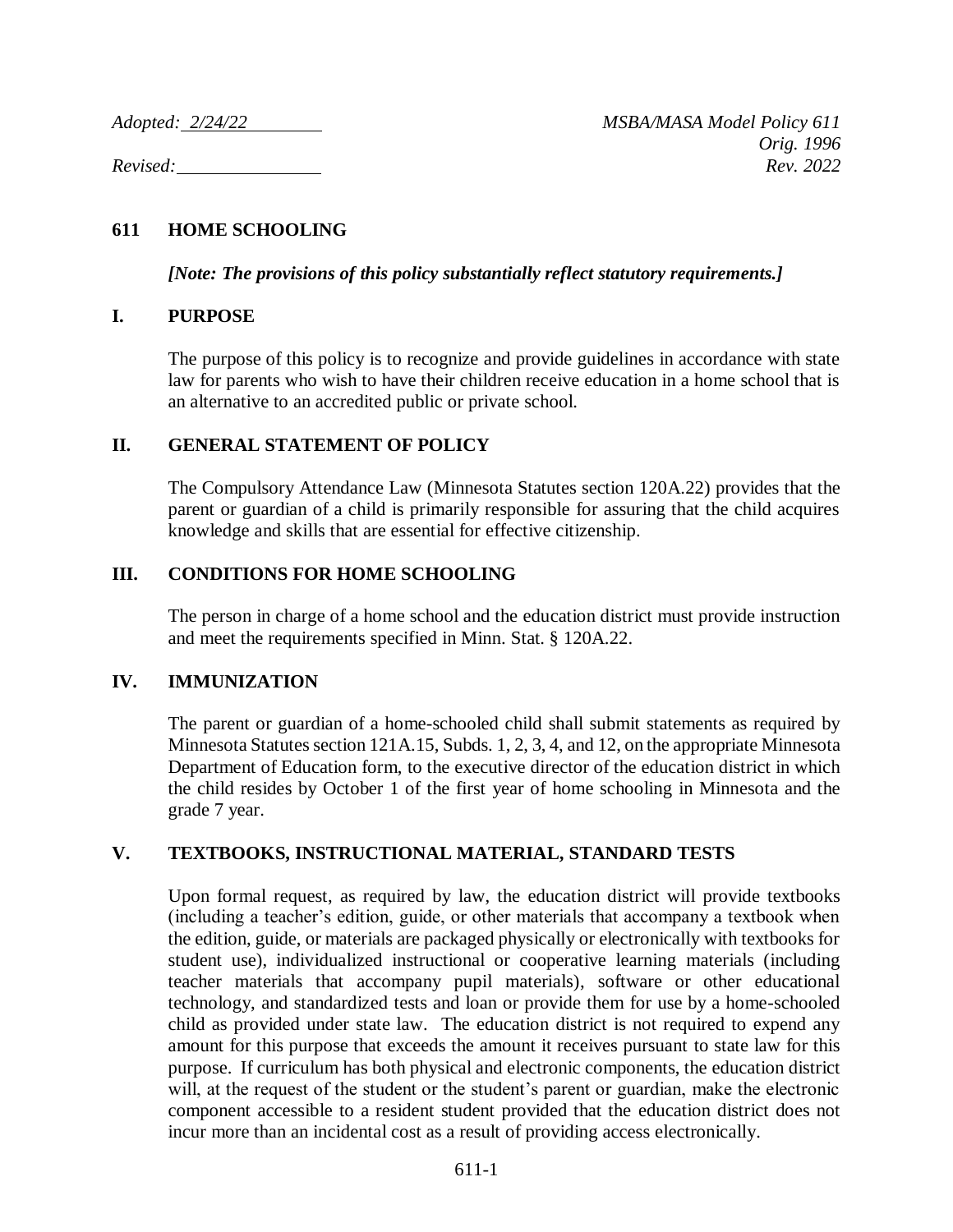## **VI. PUPIL SUPPORT SERVICES**

Upon formal request, as required by law, the education district will provide pupil support services in the form of health services and counseling and guidance services to a homeschooled child as provided under state law. The education district is not required to expend an amount for any of these purposes that exceeds the amount it receives pursuant to state law.

## **VII. EXTRACURRICULAR ACTIVITIES**

Resident pupils who receive instruction in a home school (in which five or fewer students receive instruction) may fully participate in extracurricular activities of the education district on the same basis as other public school students.

## **VIII. SHARED TIME PROGRAMS**

Enrollment in class offerings of the education district.

- A. A home-schooled child who is a resident of the education district may enroll in classes in the education district as a shared time pupil on the same basis as other nonpublic school students. The provisions of this policy shall not be determinative of whether the education district allows the enrollment of any pupils on a sharedtime basis.
- B. The education district may limit enrollment of shared-time pupils in such classes based on the capacity of a program, class, grade level, or school building. The education district board and administration retain sole discretion and control over scheduling of all classes and assignment of shared time pupils to classes.

*[Note: The provisions of Article VIII. - Shared Time Programs do not determine whether Shared Time Programs should be offered to any pupil. However, home-schooled children are required to be treated the same as all other nonpublic school children.]*

## **IX. OPTIONAL COOPERATIVE ARRANGEMENTS**

- A. Activities
	- 1. Minnesota State High School League-sponsored activities (in which six or more students receive instruction in the home school or the home school students are not residents of the education district).

A home school that is a member of the Minnesota State High School League may request that the education district enter into a cooperative sponsorship arrangement as provided in Minnesota State High School League bylaws. The approval of such an arrangement shall be at the discretion of the education district board.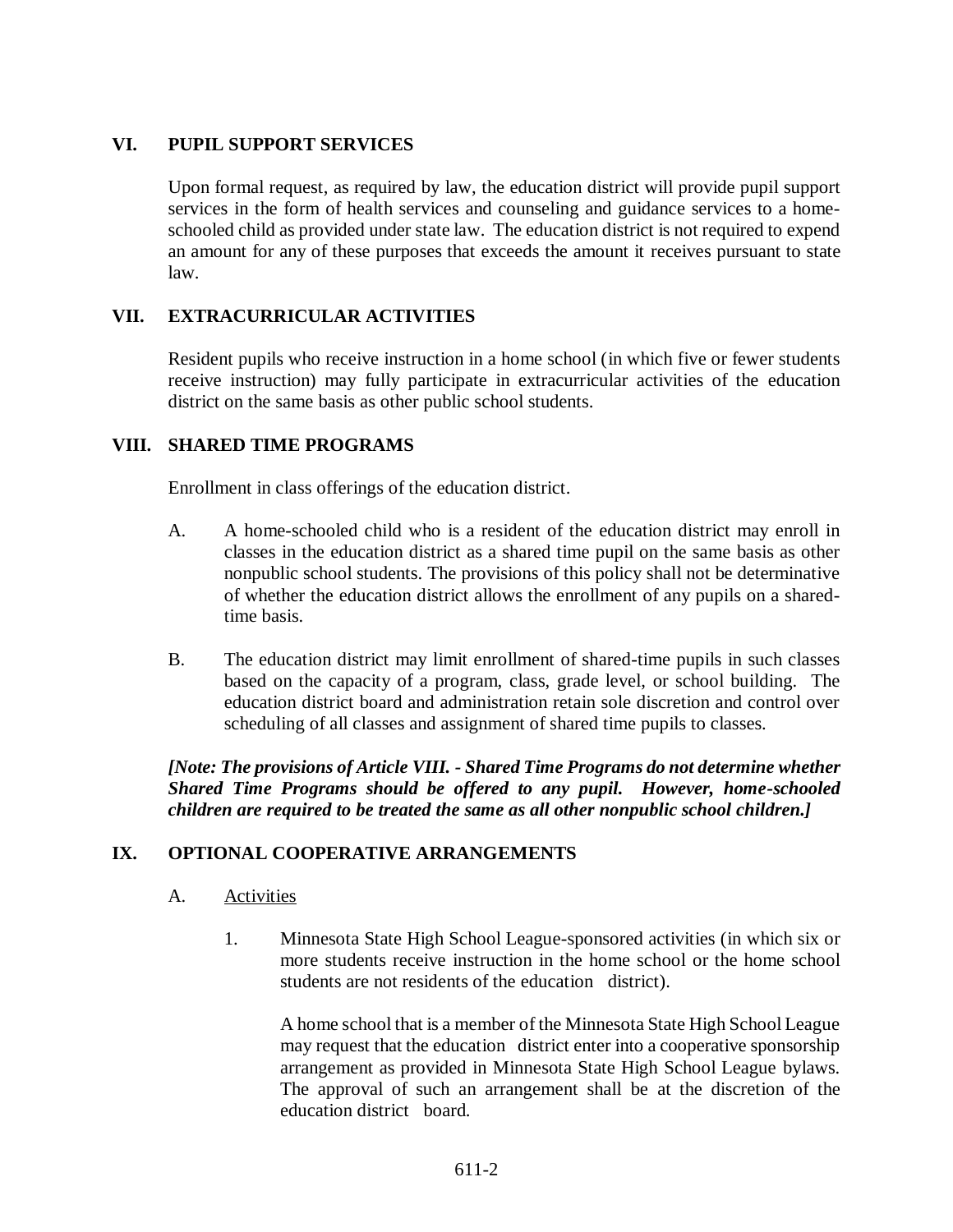- a. The home school must become a member of the Minnesota State High School League in accordance with the rules of the Minnesota State High School League.
- b. The home school is solely responsible for any costs or fees associated with its application for and/or subsequent membership in the Minnesota State High School League.
- c. The home school is responsible for any and all costs associated with its participation in a cooperative sponsorship arrangement as well as any education district activity fees associated with the Minnesota State High School League activity.
- 2. Non-Minnesota State High School League activities in which six or more students receive instruction in the home school.

A home-schooled child may participate in non-Minnesota State High School League activities offered by the education district upon application and approval from the education district board to participate in the activity and the payment of any activity fees associated with the activity. However, home school students may not be charged higher activity fees than other public school students. An approval shall be granted at the discretion of the education district board.

- B. Transportation Services
	- 1. The education district may provide nonpublic nonregular transportation services to a home-schooled child.
	- 2. The education district board of the education district retains sole discretion and control and management of scheduling routes, establishment of the location of bus stops, manner and method of transportation, control and discipline of school children, and any other matter relating to the provision of transportation services.

| <b>Legal References:</b> | Minn. Stat. § 120A.22 (Compulsory Instruction)                           |
|--------------------------|--------------------------------------------------------------------------|
|                          | Minn. Stat. $\S$ 120A.24 (Reporting)                                     |
|                          | Minn. Stat. § 120A.26 (Enforcement and Prosecution)                      |
|                          | Minn. Stat. § 121A.15 (Health Standards; Immunizations; School Children) |
|                          | Minn. Stat. § 123B.36 (Authorized Fees)                                  |
|                          | Minn. Stat. § 123B.41 (Definitions)                                      |
|                          | Minn. Stat. § 123B.42 (Textbooks; Individual Instruction or Cooperative  |
|                          | Learning Material; Standard Tests)                                       |
|                          | Minn. Stat. § 123B.44 (Provision of Pupil Support Services)              |
|                          | Minn. Stat. § 123B.49 (Extracurricular Activities; Insurance)            |
|                          | Minn. Stat. § 123B.86 (Equal Treatment - Transportation)                 |
|                          | Minn. Stat. § 123B.92 (Transportation Aid Entitlement)                   |